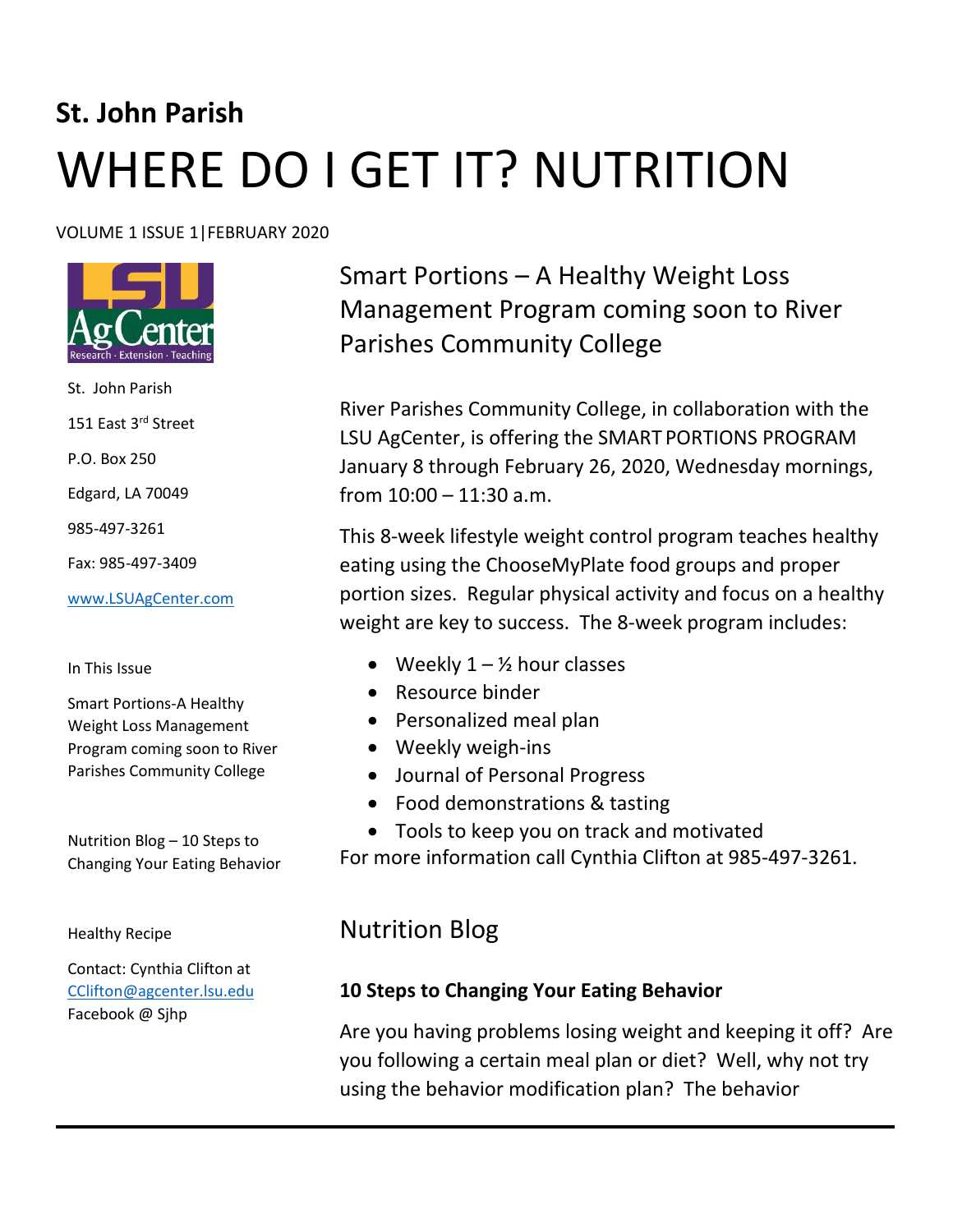modification plan is a plan that helps you to change your lifestyle of eating and not follow any diet or strict meal plans.

Let's begin by incorporating these steps into our lifestyle:

- 1. **Stop Dieting**. So, how do I lose weight if I don't diet? Well, let's say that we incorporate a 1200 calorie a day lifestyle meal plan (checking with your doctor first) to lose 1.5 pounds a week. If you follow this lifestyle change eating portion sizes and exercising, after one week, you should have dropped 1.5 pounds.
- 2. **Be physical, not external, connecting to food**. Eat enough so that your stomach will not be making rumbling sounds, or you develop a headache, or get fatigue and can't concentrate. When you know your physical signs of hunger, it can help you to regulate your food intake and manage your hunger.
- 3. **Rating of Perceived Hunger (RPH) Scale**. This scale will help you become more aware of your hunger. If 0 indicates extreme hunger, then 10 indicates extreme fullness. Read your body signals, which should be between 3 and 8. If you reach 0, that means that you ate too much too fast, because it takes your brain at least 15 to 20 minutes to signal that you are full. You should eat slow and feel full before you get to 10, say around 7 or 8 on the RPH scale.
- 4. **Difference between Emotional and Physical Hunger**. Physical hunger is some what of a physiological process that occurs three to four hours. When we don't listen to the hunger, our bodies slow down to conserve energy. Emotional hunger on the other hand, means that we eat when we are sad, happy, anxious or bored. Try doing something different at this time instead of eating, exercise.
- 5. **Neutral Foods**. Remember there are no good or bad foods you just have to eat in moderation. When we cut foods out of our eating habits, it causes us to want that food more and when we eat it, we tend to overeat. Try eating what the nutrition label says that you can have in a serving size. This can be a start to your lifestyle change.
- 6. **No Meal Skipping**. We should all eat three meals a day and two or three snacks. The most important meal of the day is breakfast – and skipping breakfast can decrease your metabolism.
- 7. **Do away with Myths: Don't Create**. Remember losing 1 or 2 pounds a week is a safe weight loss. Remember a healthy body comes from healthy eating.
- 8. **Supportive, Not Critical**. Support yourself in knowing that weight comes off slowly and remains off, but fast weight loss returns quick. Assure yourself that you are working hard on losing the weight and that it will pay off in the long run.
- 9. **Language**. Watch your thoughts and language. If you think that you are fat and you say that you are fat, guess what, you are fat. Remove the negative thinking and thought from your mind.
- 10.**Reward System**. Reward yourself for the positive change that you have made in your lifestyle, not for the numbers showing on your scale. Reward yourself by buying yourself a new dress or a new pair of jeans.